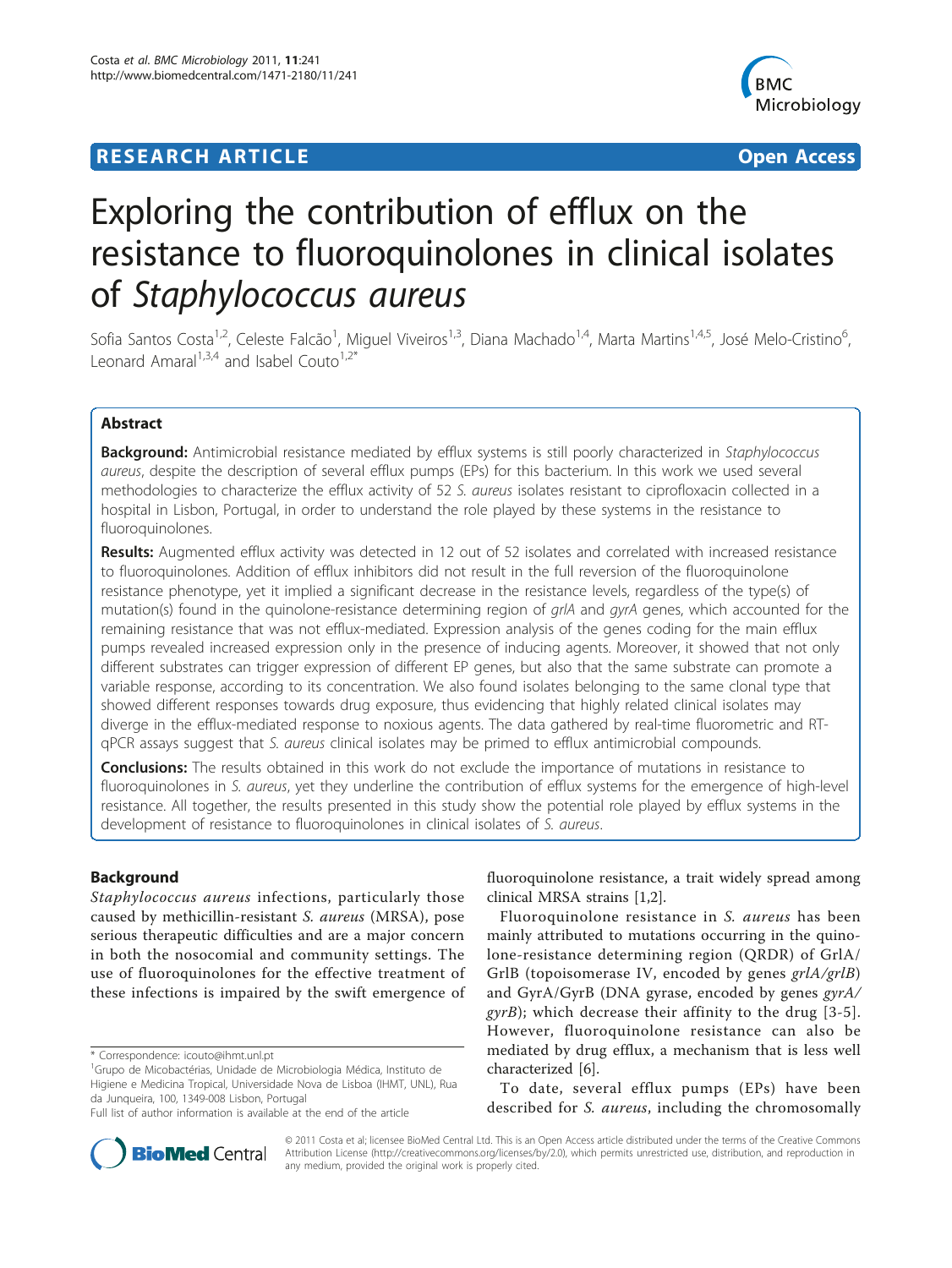encoded NorA, NorB, NorC, MdeA, MepA, SepA and SdrM, as well as the plasmid-encoded QacA/B, QacG, QacH, QacJ and Smr [\[7](#page-10-0)]. Whereas these efflux pumps show different substrate specificity, most of them are capable of extruding compounds of different chemical classes. These features reveal the potential role of EPs in providing the cell with the means to develop a multidrug resistance (MDR) phenotype and consequently survive in hostile environments.

A variety of methods have been used to identify active efflux systems in bacteria, such as the use of radiolabelled substrates, fluorometric assays or the determination of the minimum inhibitory concentration (MIC) for different substrates in the presence of compounds known to modulate the activity of efflux pumps (usually described as efflux inhibitors, EIs) [\[8-10](#page-10-0)]. This work aimed to assess and characterize the presence of active efflux systems in clinical isolates of S. aureus using several methodologies and to understand their role in the development of resistance to fluoroquinolones by S. aureus in the clinical setting, since fluoroquinolones are considered substrates of the majority of the pumps encoded by the *S. aureus* chromosome [[7\]](#page-10-0).

### Results

### Detection of active efflux systems by the Ethidium Bromide (EtBr)-agar Cartwheel (EtBrCW) Method

For this study, we selected all the S. aureus isolates presenting resistance towards ciprofloxacin received by the Bacteriology Laboratory of one of the largest hospitals in Portugal during a four months period. These corresponded to a collection of 52 S. aureus isolates.

Efflux activity amongst these 52 ciprofloxacin resistant isolates was assessed by means of a fast and practical test, the Ethidum Bromide-agar Cartwheel (EtBrCW) Method that provides information on the capacity of each isolate to extrude EtBr from the cells by efflux, on the basis of the fluorescence emitted by cultures swabbed in EtBr-containing agar plates. Those cultures showing fluorescence at lower EtBr concentrations have potentially less active efflux systems than those for which fluorescence is only detected at higher concentrations of EtBr [[11,12](#page-11-0)]. The application of this method allowed the selection of 12 S. aureus isolates showing increased EtBr efflux activity when compared to the non-effluxing control strain ATCC25923 and to the efflux-positive control strain  $ATCC25923<sub>EtBr</sub>$  [[13](#page-11-0)]. These 12 isolates were designated EtBrCW-positive isolates, whereas the remaining 40 isolates were considered to have no or intermediate efflux activity and therefore designated as EtBrCW-negative isolates (Table [1\)](#page-2-0).

Based upon these results, we continued the study by further analyzing the 12 EtBrCW-positive isolates, as well as a group of representative 13 EtBrCW-negative isolates, as controls.

### Real-time assessment of efflux activity

In order to characterize the efflux activity of the cells, we used a semi-automated fluorometric method previously developed by our group [[14\]](#page-11-0), which allows monitoring, on a real-time basis, the accumulation of EtBr inside the bacterial cells, followed by its efflux.

The first step of this technique is to establish the ideal conditions for EtBr accumulation inside the cells. Thus, assays were initially performed to determine the EtBr concentration above which there is detectable accumulation and to select the most effective efflux inhibitor; that is the EI that promotes the highest EtBr accumulation. The EtBr accumulation assays showed that the two groups of isolates previously established by the EtBrCW Method differed with respect to their capacity to accumulate EtBr, with EtBrCW-negative isolates retaining more EtBr than the EtBrCW-positive isolates (Figure [1-](#page-3-0) [A](#page-3-0)). The same result was observed for the reference strain ATCC25923. These differences were reflected in the minimum EtBr concentration required for detectable accumulation, which was higher for the EtBrCW-positive isolates. The accumulation assays performed in the presence of several EIs showed that verapamil was the most effective in promoting accumulation of EtBr, for either EtBrCW-positive isolates, EtBrCW-negative isolates or the reference strain (Figure [1-B](#page-3-0)).

The conditions established by the accumulation assays were then used to load cells with EtBr and perform efflux assays. The assessment of EtBr efflux on a real-time basis (during a 10 min frame) detected a considerable difference between EtBrCW-positive isolates, which showed a pronounced efflux pump activity, with a prompt and significant decrease in fluorescence and the EtBrCW-negative isolates, that showed only basal efflux pump activity, similar to the one presented by the reference strain (Figure [1-C\)](#page-3-0). These results confirm the presence of increased efflux activity in the EtBrCW-positive isolates relatively to the EtBrCW-negative isolates.

### Effect of efflux inhibitors on MICs of fluoroquinolones and EtBr

As expected, since all clinical isolates were selected on the basis of resistance to ciprofloxacin, they all presented high MIC values for fluoroquinolones. Nevertheless, the majority of the EtBrCW-positive isolates displayed higher MIC values for the fluoroquinolones tested and EtBr, whilst the EtBrCW-negative isolates presented significantly lower values, although some overlap exists between the two sets of MIC values (Table [1](#page-2-0)). The EIs reduced the MIC values for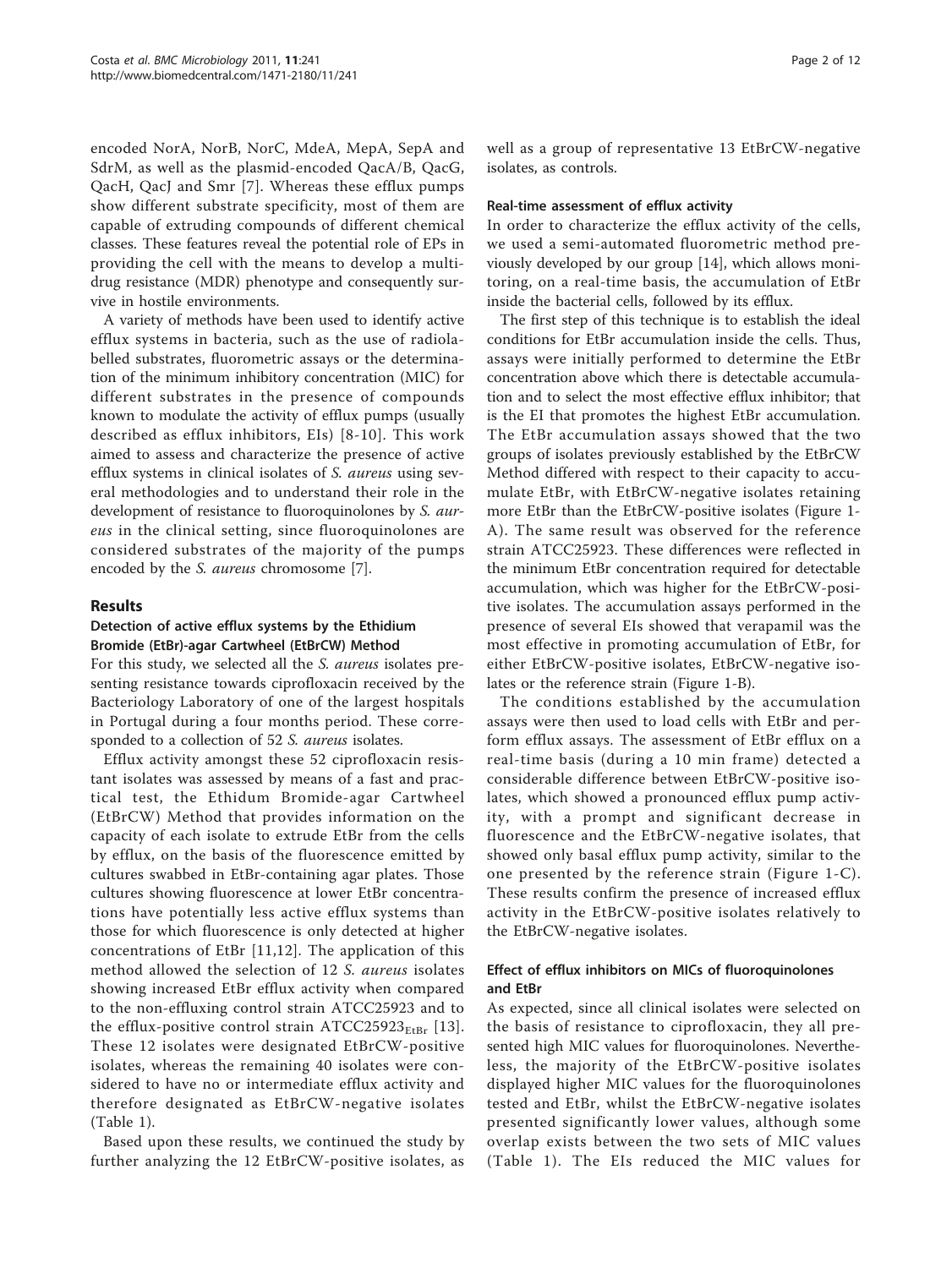|                             | . .                      | <b>QRDR</b> mutations <sup>b</sup> |             | MIC (mg/L) <sup>c</sup> |                |                |              |            |                |      |            |           |     |            |      |
|-----------------------------|--------------------------|------------------------------------|-------------|-------------------------|----------------|----------------|--------------|------------|----------------|------|------------|-----------|-----|------------|------|
|                             |                          |                                    |             |                         | <b>EtBr</b>    |                |              | <b>CIP</b> |                |      | <b>NOR</b> |           |     | <b>NAL</b> |      |
| <b>Isolate</b> <sup>a</sup> | <b>PFGE</b><br>pattern   | GrlA                               | GyrA        | No                      | $\ddot{}$      | $\ddot{}$      | No           | $+$        | $^{+}$         | No   | $^{+}$     | $\ddot{}$ | No  | $\ddot{}$  | $+$  |
|                             |                          |                                    |             | EI                      | <b>TZ</b>      | CPZ            | EI           | TZ         | CPZ            | EI   | <b>TZ</b>  | CPZ       | EI  | TZ         | CPZ  |
| ATCC25923                   | $\overline{\phantom{a}}$ | WT                                 | WT          | 6.25                    | 0.75           | 0.75           | 0.25         | 0.125      | 0.125          | 0.5  | 0.125      | 0.125     | 64  | n.d.       | n.d. |
| ATCC25923 <sub>EtBr</sub>   |                          | WT                                 | WT          | 200                     | 25             | 12.5           | $\mathbf{1}$ | 0.25       | 0.25           | 2    | 0.25       | 0.25      | 64  | n.d.       | n.d. |
| SM1                         | A <sub>2</sub>           | S80Y/E84K                          | S84L        | 16                      | 4              | 4              | 128          | 32         | 64             | 512  | 128        | 256       | 256 | 64         | 64   |
| <b>SM10</b>                 | A4                       | S80Y/E84K                          | S84L        | 16                      | 2              | 4              | 128          | 64         | 64             | 512  | 128        | 128       | 128 | 64         | 64   |
| <b>SM14</b>                 | A3                       | S80Y/E84K                          | <b>S84L</b> | 16                      | 4              | 4              | 256          | 32         | 128            | 1024 | 128        | 256       | 256 | 64         | 64   |
| <b>SM17</b>                 | A4                       | <b>S80Y/E84K</b>                   | S84L        | 16                      | 4              | 4              | 256          | 64         | 64             | 1024 | 256        | 512       | 256 | 64         | 64   |
| <b>SM25</b>                 | A1                       | <b>S80Y/E84K</b>                   | <b>S84L</b> | 8                       | $\overline{2}$ | 4              | 128          | 32         | 64             | 512  | 64         | 128       | 256 | 32         | 64   |
| <b>SM27</b>                 | A4                       | S80Y/E84K                          | <b>S84L</b> | 16                      | 4              | 4              | 256          | 32         | 64             | 512  | 128        | 256       | 256 | 64         | 64   |
| <b>SM43</b>                 | A1                       | S80Y/E84K                          | S84L        | 16                      | 2              | 4              | 128          | 64         | 64             | 512  | 128        | 128       | 512 | 256        | 64   |
| <b>SM46</b>                 | A1                       | <b>S80Y/E84K</b>                   | S84L        | 16                      | 4              | 4              | 128          | 64         | 64             | 512  | 128        | 256       | 128 | 64         | 64   |
| <b>SM47</b>                 | A <sub>1</sub>           | <b>S80Y/E84K</b>                   | <b>S84L</b> | 8                       | 2              | $\overline{4}$ | 256          | 32         | 64             | 512  | 128        | 256       | 256 | 64         | 64   |
| <b>SM48</b>                 | A1                       | <b>S80Y/E84K</b>                   | <b>S84L</b> | 8                       | $\overline{4}$ | 4              | 256          | 32         | 64             | 512  | 128        | 256       | 256 | 64         | 64   |
| <b>SM50</b>                 | B1                       | S80F/E84K                          | <b>S84L</b> | 8                       | 1              | 2              | 64           | 16         | 16             | 256  | 32         | 64        | 128 | 64         | 64   |
| <b>SM52</b>                 | C1                       | <b>E84K</b>                        | S84L        | 16                      | 1              | 2              | 16           | 8          | 8              | 64   | 32         | 32        | 128 | 32         | 64   |
| SM <sub>2</sub>             | B <sub>2</sub>           | <b>S80F/E84K</b>                   | S84L        | 8                       | $\overline{2}$ | $\overline{2}$ | 32           | 16         | 16             | 128  | 32         | 32        | 64  | 16         | 64   |
| SM <sub>3</sub>             | E1                       | <b>S80Y/E84K</b>                   | <b>S84L</b> | $\mathbf{1}$            | $\mathbf{1}$   | $\mathbf{1}$   | 16           | 8          | 8              | 64   | 32         | 32        | 64  | 16         | 16   |
| SM4                         | E <sub>2</sub>           | S80F                               | <b>S84L</b> | $\overline{4}$          | $\overline{2}$ | 1              | 8            | 8          | 8              | 64   | 32         | 32        | 64  | 32         | 64   |
| SM <sub>5</sub>             | E3                       | S80Y/E84K                          | S84L        | $\overline{4}$          | $\overline{2}$ | 1              | 32           | 16         | 16             | 128  | 64         | 64        | 64  | 32         | 32   |
| SM <sub>6</sub>             | A <sub>5</sub>           | S80F                               | E88K        | $\overline{4}$          | $\overline{2}$ | 1              | 16           | 16         | 16             | 64   | 32         | 32        | 64  | 32         | 32   |
| SM7                         | E1                       | S80F                               | S84L        | $\overline{2}$          | $\overline{2}$ | 1              | 8            | 8          | $\overline{4}$ | 64   | 32         | 32        | 128 | 32         | 64   |
| SM <sub>8</sub>             | A <sub>5</sub>           | S80F                               | E88K        | $\overline{4}$          | $\overline{2}$ | 1              | 16           | 8          | 16             | 128  | 64         | 64        | 128 | 32         | 64   |
| <b>SM12</b>                 | E1                       | S80F                               | <b>S84L</b> | $\overline{2}$          | $\overline{2}$ | $\mathbf{1}$   | 16           | 8          | 8              | 64   | 32         | 32        | 128 | 32         | 64   |
| <b>SM16</b>                 | A <sub>6</sub>           | S80F                               | E88K        | $\overline{4}$          | $\overline{2}$ | 1              | 16           | 16         | 16             | 128  | 32         | 64        | 64  | 32         | 64   |
| <b>SM22</b>                 | A1                       | S80Y/E84G                          | <b>S84L</b> | 8                       | $\overline{4}$ | 4              | 128          | 16         | 32             | 512  | 128        | 128       | 64  | 32         | 64   |
| <b>SM34</b>                 | D1                       | S80F/E84K                          | <b>S84L</b> | 4                       | 2              | 2              | 64           | 16         | 32             | 64   | 16         | 32        | 32  | 16         | 32   |
| <b>SM36</b>                 | E1                       | S80F                               | <b>S84L</b> | $\overline{4}$          | $\overline{2}$ | $\overline{2}$ | 16           | 8          | 8              | 64   | 16         | 32        | 128 | 32         | 64   |
| <b>SM40</b>                 | E1                       | S80F                               | <b>S84L</b> | 8                       | 4              | 4              | 32           | 32         | 32             | 512  | 128        | 128       | 16  | 8          | 16   |

### <span id="page-2-0"></span>Table 1 Genotypic and phenotypic characterization of S. aureus clinical isolates

a<br>Station in bold correspond to the EtBrCW-positive isolates. bWT: wild-type; S: serine; F: phenylalanine; E: glutamate; K: lysine; Y: tyrosine; L: leucine; G: glycine. [12] The CHA and the actual station of the station of Values in bold-type correspond to a MIC decrease of ≥ four-fold in the presence of the efflux inhibitor (EI) in comparison to the values with no EI [\[10](#page-10-0)]. The concentration of each EI used is defined in the Methods section. EtBr: ethidium bromide; CIP: ciprofloxacin; NOR: norfloxacin; NAL: nalidixic acid; TZ: thioridazine; CPZ: chlorpromazine; n.d.: not determined.

fluoroquinolones and EtBr of the EtBrCW-positive isolates to the values presented by the EtBrCW-negative isolates, confirming the presence of an active efflux component in those isolates (Table 1). The EIs thioridazine (TZ) and chlorpromazine (CPZ) were the most effective in reducing the MIC values. Verapamil (VER) and reserpine (RES) showed a smaller or absent inhibitory effect, while carbonyl cyanide m-chlorophenylhydrazone (CCCP) showed no effect on the MIC values for the compounds tested (data not shown). However, no full reversion of the fluoroquinolone resistance phenotype was obtained with any of the EIs tested, suggesting the contribution of other mechanisms to this resistance, namely, mutations in the target genes.

### Screening for mutations conferring fluoroquinolone resistance

The 25 isolates representing both EtBrCW-positive and negative isolates were screened for the presence of chromosomal mutations most commonly associated with fluoroquinolone resistance in S. aureus, namely the ones occurring in the QRDRs of both grlA and gyrA genes [[3,5](#page-10-0),[15,16\]](#page-11-0). All isolates tested carried mutations in grlA and gyrA related to fluoroquinolone resistance, in six different combinations at the protein level (Table 1). The majority of the isolates presented a double mutation in GrlA together with a single mutation in GyrA, with 12 isolates carrying the GrlA and GyrA mutations S80Y/E84K and S84L, respectively; three isolates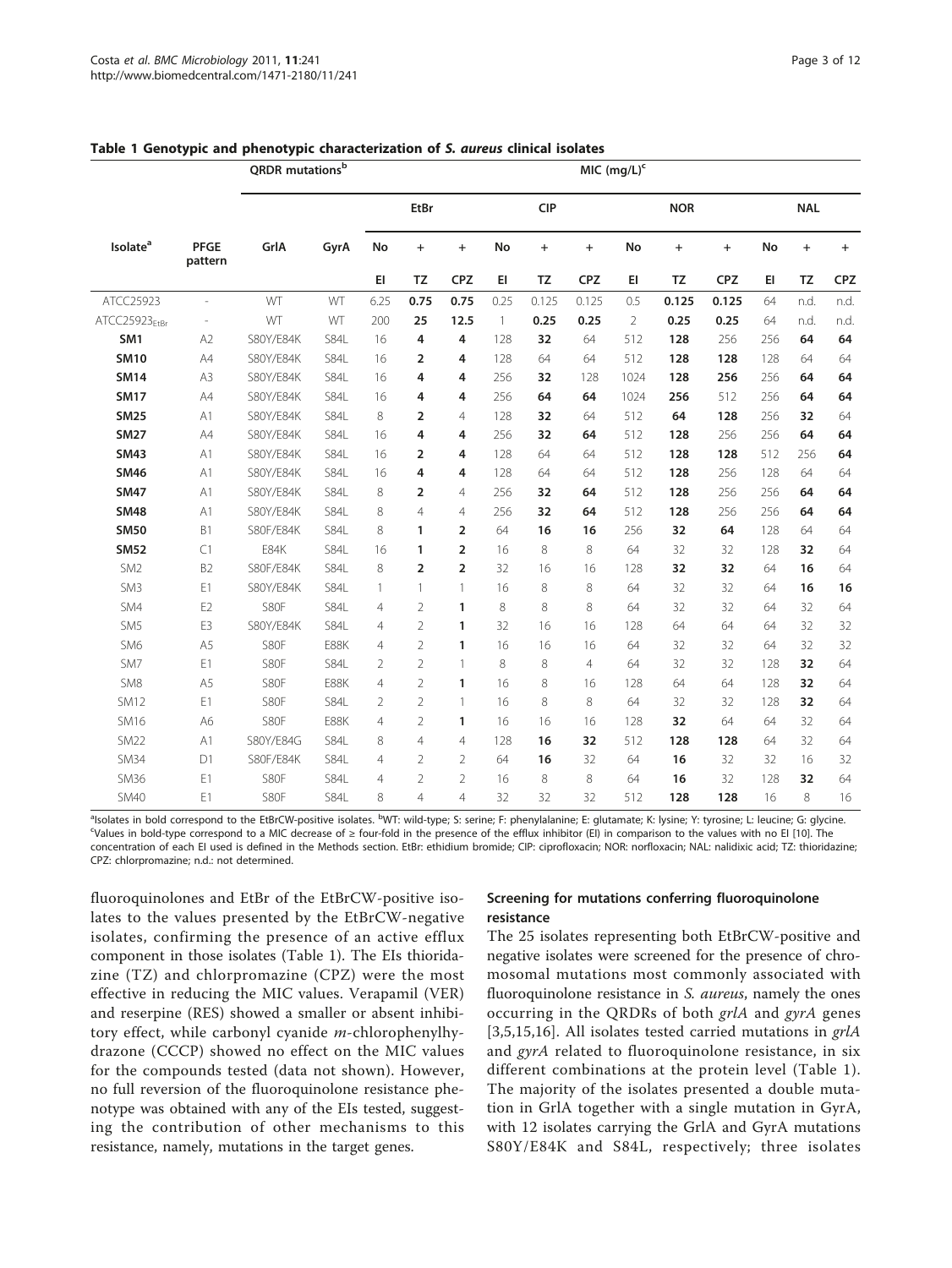<span id="page-3-0"></span>

carrying mutations GrlA S80F/E84K and GyrA S84L; and one isolate carrying mutations GrlA S80Y/E84G and GyrA S84L. The other nine isolates screened showed a single mutation in both GrlA and GyrA, in three distinct arrangements (Table [1\)](#page-2-0).

The overall analysis of these results reveals a clear distinction between the EtBrCW-positive and the EtBrCWnegative isolates, with each group showing a relatively homogeneous profile, both in terms of efflux capacity and mutations in the genes related to fluoroquinolone resistance. In order to test if such homogeneity would be the result of clonal expansion of specific S. aureus clones, the isolates were then typed by macrorestriction analysis.

### Macrorestriction analysis

The clonality of the S. aureus clinical isolates was assessed by pulsed-field gel electrophoresis (PFGE) analysis of SmaI macrorestriction profiles. According to the criteria of Tenover et al [[17](#page-11-0)], six clones were found among the entire collection. The two predominant clones, A and E, included several sub-clones and comprised 25 and 18 isolates, respectively. The remaining clones B, C, D and F, were represented by 1 to 6 isolates (representative data is presented in Table [1](#page-2-0) and Figure [2](#page-4-0)).

Of the 12 EtBrCW-positive isolates, 10 belonged to clone A, one to clone B and one to clone C. On the other hand, the 40 EtBrCW-negative isolates included all isolates from clone E (18 isolates) plus isolates from clone A  $(15)$ , clone B  $(5)$ , clones D and F  $(1 \text{ isolate})$ each).

### Expression analysis of S. aureus efflux pump genes

The presence of EP genes was assessed by PCR. All S. aureus isolates carried the five chromosomal genes tested (norA, norB, norC, mepA and mdeA) and one isolate, SM52, carried the plasmid encoded smr gene, whereas no isolate was found to carry the plasmid encoded qacA/B gene.

To assess the contribution of each individual pump to the overall efflux activity presented by each strain, ten isolates representative of each clone or sub-clone (six EtBrCW-positive and four EtBrCW-negative,) plus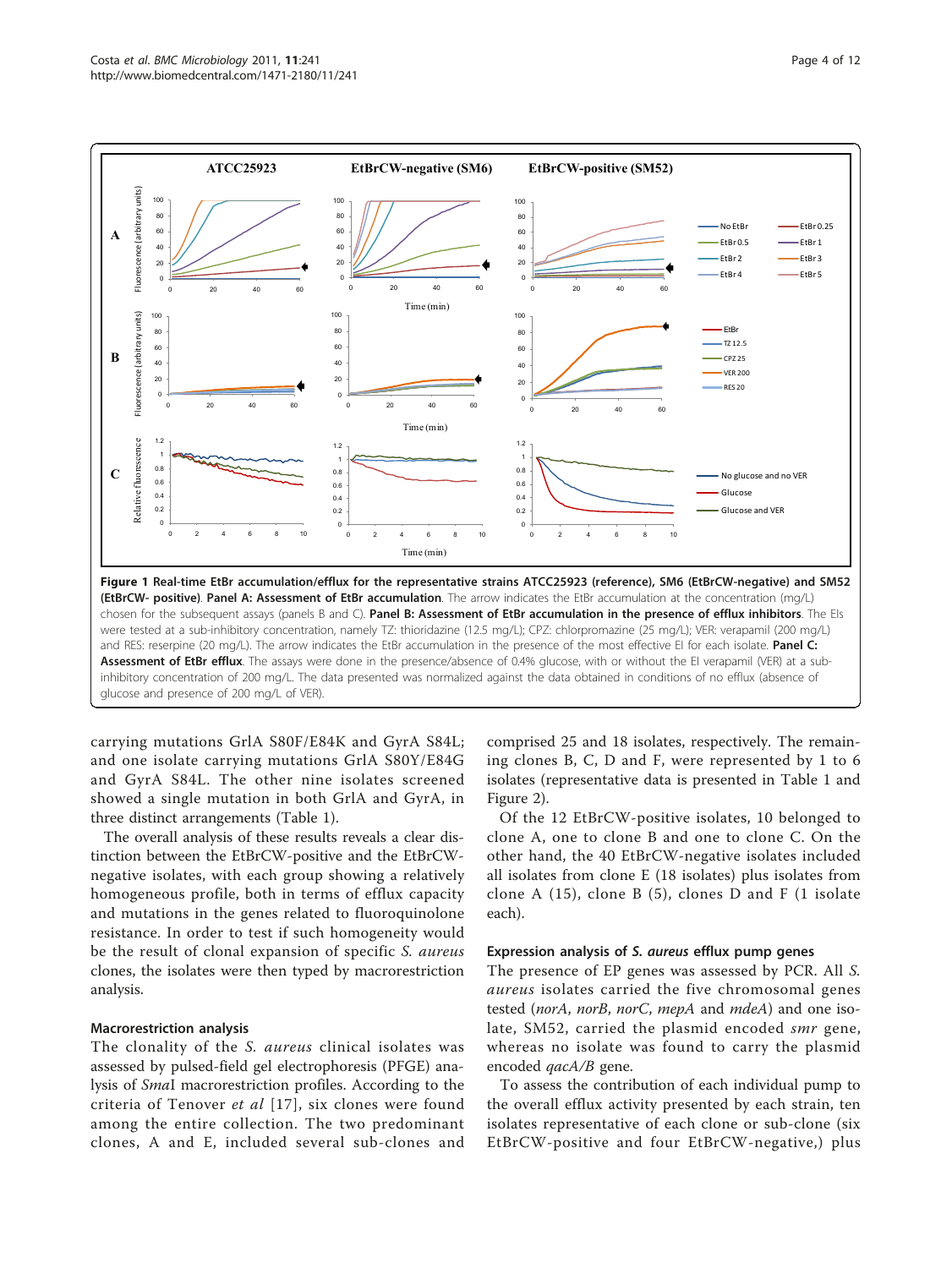reference strain ATCC25923 (also EtBrCW-negative), were selected for expression analysis by RT-qPCR of EP genes.

When determining the expression level of efflux pump genes for the clinical isolates in comparison to the reference strain ATCC25923 in drug-free media, no overexpression of these genes was detected (data not shown). When these clinical isolates and ATCC25923 were exposed to an efflux pump substrate, either ciprofloxacin or EtBr, at ½ their MICs, and gene expression levels determined against the respective unexposed condition, overexpression of efflux pump genes was detected in six clinical isolates, three EtBrCW-negative and three EtBrCW-positive as well as in the reference strain itself (Table [2\)](#page-5-0).

The majority of the isolates showed overexpression of a single efflux pump gene, most frequently, norB or mdeA. One isolate showed overexpression of two efflux pump genes (norB/norC) and another one overexpressed

three EP genes (norB/norC/mepA). Overall, isolates showed to be more responsive to ciprofloxacin. The smr gene was found to be overexpressed only in the presence of EtBr, in accordance to the substrate specificity described in the literature for this pump [[18](#page-11-0)]. These same agents had a distinct effect on ATCC25923, which showed significant overexpression of all efflux pump genes tested in the presence of EtBr, and a higher overexpression of norB when exposed to ciprofloxacin (Table [2\)](#page-5-0).

The effect of drug exposure on the expression level of the efflux pump genes was further explored by increasing the ciprofloxacin concentration to ¾ the MIC. Isolates that showed EP gene overexpression with ½ the MIC of ciprofloxacin showed either an increase in that expression level or the overexpression of additional genes. For instance, EtBrCW-positive isolate SM50 overexpressing norB/norC with ½ MIC of ciprofloxacin, now showed even higher expression of *norB* (37.05  $\pm$  18.67)

<span id="page-4-0"></span>

Figure 2 Smal macrorestriction profiles of S. aureus clinical isolates. Numbers correspond to the following isolates: 1- SM43; 2- SM46; 3-SM47; 4- SM48; 5- SM22; 6- SM25; 7- SM1; 8- SM14; 9- SM10; 10- SM17; 11- SM27; 12- SM6; 13- SM8; 14- SM16; 15- SM50; 16- SM2; 17- SM52; 18-

SM34; 19- SM36; 20- SM40; 21- SM3; 22- SM4. The arrows show the position and weight of the lambda ladder molecular size marker.

**1 2 3 4 5 6 7 8 9 10 11 12 13 14 15 16 17 18 19 20 21 22**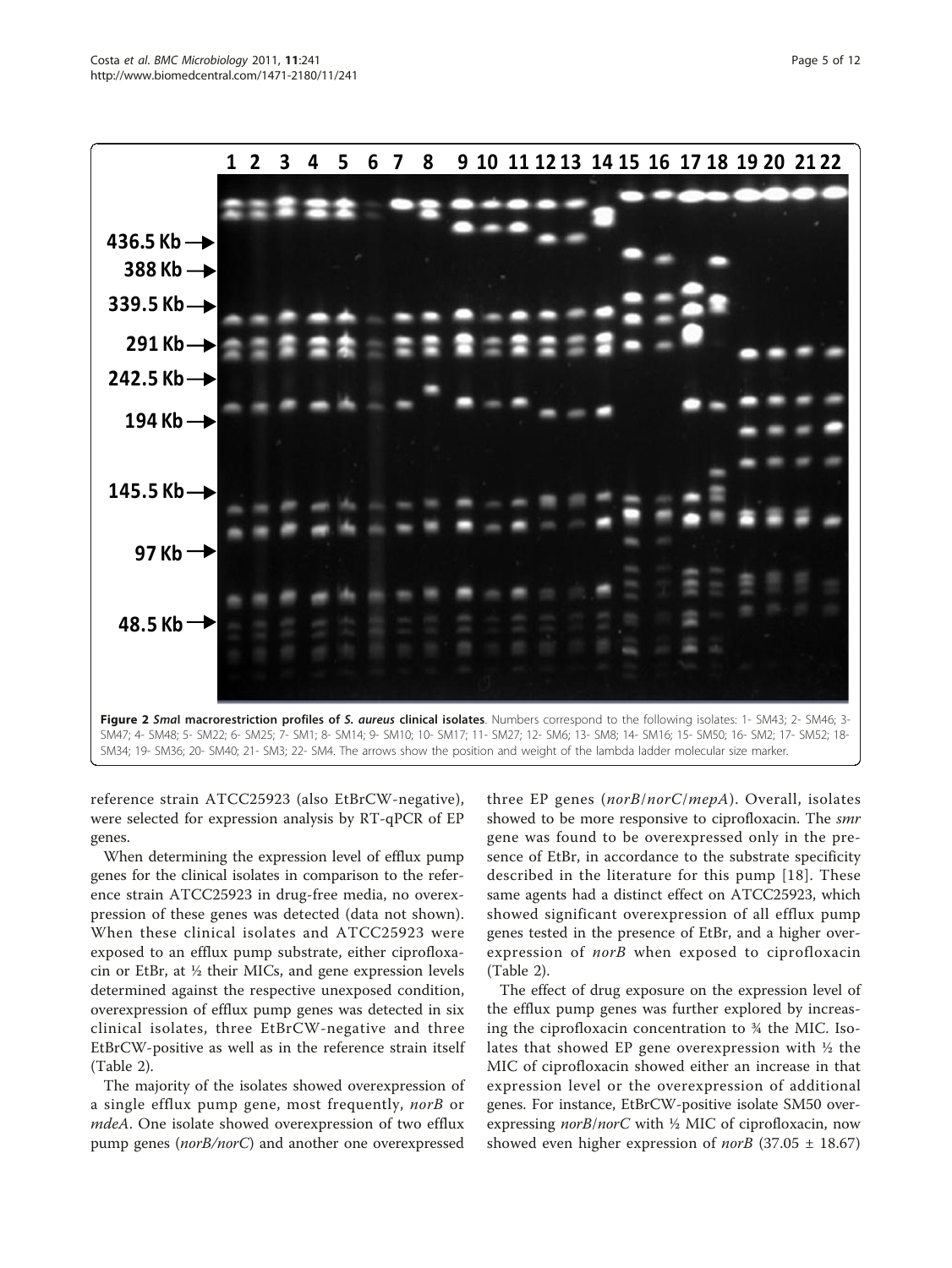|      | Overexpression levels* and no. of isolates** showing gene overexpression |                 |                          |                 |                 |                 |  |  |  |  |
|------|--------------------------------------------------------------------------|-----------------|--------------------------|-----------------|-----------------|-----------------|--|--|--|--|
|      |                                                                          | $1/2$ CIP MIC   |                          | 1/2 EtBr MIC    |                 |                 |  |  |  |  |
|      |                                                                          | EtBrCW-         | EtBrCW+                  |                 | EtBrCW-         | EtBrCW+         |  |  |  |  |
| Gene | ATCC25923                                                                | isolates        | isolates                 | ATCC25923       | isolates        | isolates        |  |  |  |  |
|      |                                                                          | $(n = 4)$       | $(n = 6)$                |                 | $(n = 4)$       | $(n = 6)$       |  |  |  |  |
| norA |                                                                          |                 |                          | $4.51 \pm 0.77$ |                 |                 |  |  |  |  |
|      |                                                                          | $\Omega$        | $\Omega$                 |                 | 0               | $\mathbf{0}$    |  |  |  |  |
| norB | $13.80 \pm 6.50$                                                         | $5.43 \pm 2.39$ | $5.47 \pm 0.19$          | $7.07 \pm 2.78$ | $5.33 \pm 0.73$ |                 |  |  |  |  |
|      |                                                                          | $2a$ , b        | 1 <sup>e</sup>           |                 | 1 <sup>a</sup>  | 0               |  |  |  |  |
| norC |                                                                          | $\overline{a}$  | $4.92 \pm 0.00$          | $5.89 \pm 0.71$ | $4.99 \pm 1.51$ |                 |  |  |  |  |
|      |                                                                          | 0               | 1 <sup>e</sup>           |                 | 1 <sup>a</sup>  | $\Omega$        |  |  |  |  |
| mepA | $\overline{a}$                                                           | $\overline{a}$  | $8.59 \pm 0.59$          | $3.90 \pm 0.13$ | 5.94 $\pm$ 1.02 |                 |  |  |  |  |
|      |                                                                          | 0               | 1 <sup>f</sup>           |                 | 1 <sup>a</sup>  | $\Omega$        |  |  |  |  |
| mdeA |                                                                          | $4.97 \pm 0.68$ |                          | $3.96 \pm 2.10$ |                 | $4.15 \pm 1.12$ |  |  |  |  |
|      |                                                                          | 1 <sup>c</sup>  | $\Omega$                 |                 | 0               | 1 <sup>d</sup>  |  |  |  |  |
| smr  | n.a.                                                                     | n.a.            | $\overline{\phantom{0}}$ | n.a.            | n.a.            | $7.66 \pm 3.66$ |  |  |  |  |
|      |                                                                          |                 | $\Omega$                 |                 |                 | 1 <sup>f</sup>  |  |  |  |  |

<span id="page-5-0"></span>Table 2 EP gene expression analysis by RT-qPCR of representative S. aureus exposed to CIP or EtBr

\* Gene expression was measured in the presence of ciprofloxacin and EtBr relatively to the drug-free condition. The results are expressed in terms of the mean ± standard deviation of at least three independent assays performed with independently extracted RNAs and correspond to the range of values obtained for isolates showing overexpression of that gene. \*\*The numbers in bold correspond to the number of isolates overexpressing that gene:  $a$  isolate SM2;  $b$  SM3;  $\Omega$ SM5; <sup>d</sup>SM25; <sup>e</sup> SM50; <sup>f</sup> SM52. Overexpression was considered for values ≥4 [\[10](#page-10-0)]. (-): no overexpression was detected; n.a.: not applicable.

and *norC* (83.98  $\pm$  19.98) and *de novo* overexpression of *norA* (8.36  $\pm$  4.63) and *mepA* (45.86  $\pm$  13.86). Likewise, exposure of the EtBrCW-negative SM2 to higher ciprofloxacin concentrations resulted in increased levels of *norB* expression (4.48  $\pm$  2.48) that was accompanied by de novo overexpression of norC (5.33  $\pm$  0.73) and mepA  $(10.58 \pm 0.73).$ 

### Discussion

The few studies on efflux among S. aureus clinical isolates use the decrease of antibiotic MICs in the presence of EIs, particularly reserpine, as indicative of efflux activity [\[10\]](#page-10-0). This approach is laborious and dependent on the susceptibility of the efflux system(s) to reserpine, which varies considerably [\[19](#page-11-0)]. More recently, Patel and colleagues have proposed the use of EtBr MICs to identify S. aureus effluxing strains [\[20](#page-11-0)]. This approach has the advantage of assessing efflux activity using a broad range efflux pump substrate, EtBr, which is pumped out by most efflux systems described for S. aureus, and thus, is an useful marker for the detection of efflux pump activity [[7](#page-10-0)[,12,14,20\]](#page-11-0). Nevertheless, it is still an indirect assessment of efflux activity.

In the present study, we have applied two methods for the direct assessment of efflux activity among a collection of 52 ciprofloxacin resistant S. aureus clinical isolates, both also based on EtBr efflux. We first applied the EtBragar Cartwheel Method to select isolates with increased

efflux activity. The presence of increased efflux in the 12 isolates selected was supported by the data collected from the semi-automated fluorometric method, which demonstrated that EtBrCW-positive isolates had a higher efflux activity than the EtBrCW-negative isolates. Thus, both methods proved to be adequate to assay efflux activity in S. aureus cells. In particular, the EtBrCW method proved to be a valuable tool for the rapid screening of efflux pump activity, allowing its application to screen large collections of clinical isolates. Furthermore, the use of a broad range efflux pump substrate such as EtBr warrants its wider application as compared to the analysis of EIs effect on MIC values, which can be severely impaired by the susceptibility of each efflux system to the EI being used and for which the mechanism of action at the cellular level remains, in most cases, to be clarified.

In addition, the semi-automated fluorometric method also allowed the characterization of this efflux activity, in terms of maximal concentration of EtBr that the cells were able to extrude without observable accumulation over a 60 min period and susceptibility toward several EIs. The results obtained clearly showed a distinct capacity of the two groups of isolates to extrude EtBr from their cells, with the EtBrCW-positive isolates being able to handle higher EtBr concentrations with no detectable accumulation. It was also observed that for both groups of isolates, EtBr extrusion/accumulation was most affected by the EI verapamil.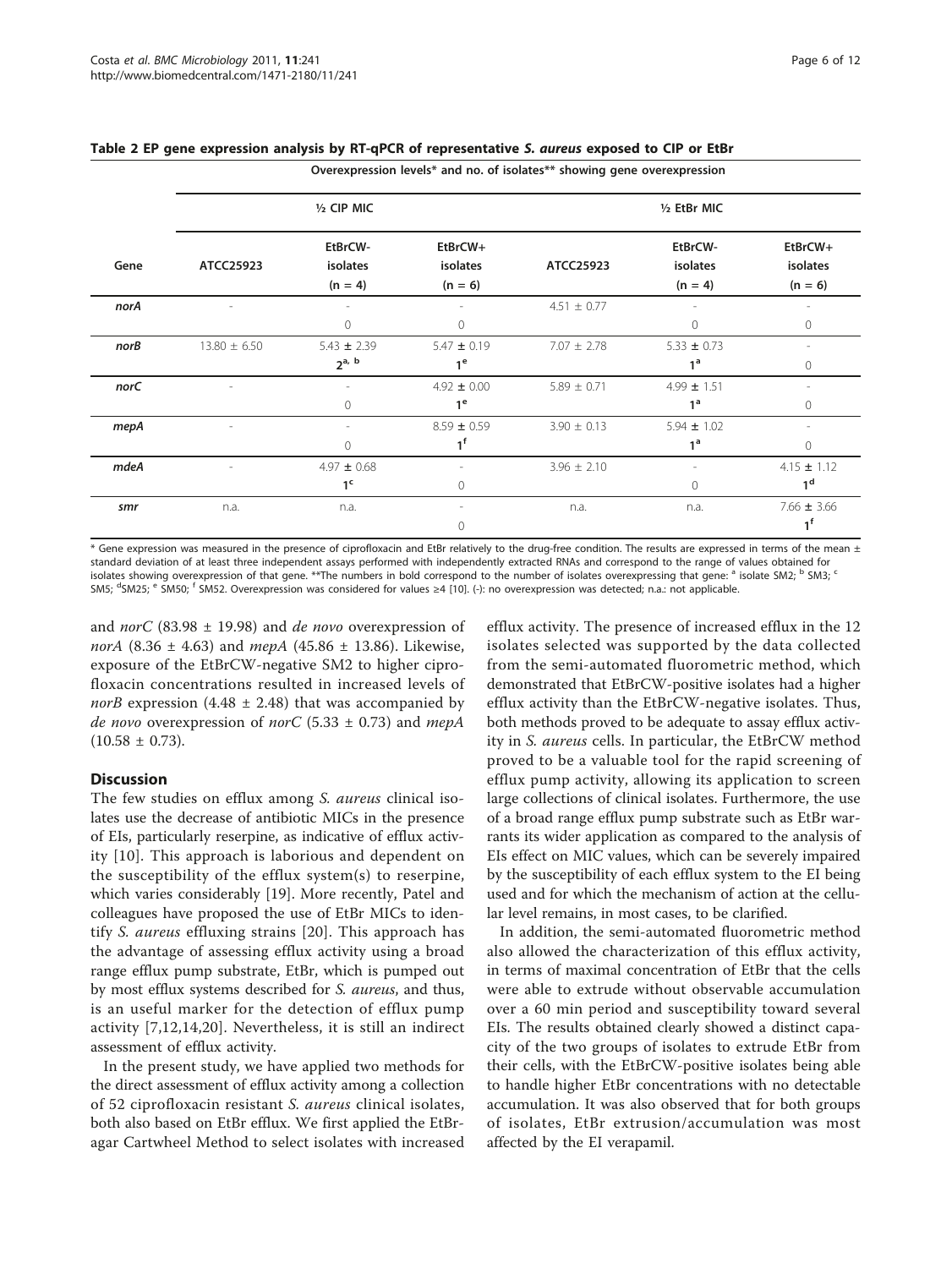The efflux assays further demonstrated the higher efflux capacity of the EtBrCW-positive isolates, with a pronounced decreased of EtBr fluorescence (80%) within a 2 min interval, whereas the EtBrCW-negative isolates showed a smaller decrease of EtBr fluorescence (40%) over a 10 min interval.

These results were then complemented with MIC determination in the presence of EIs, leading to the observation that the efflux-mediated resistance is an important component of the level of fluoroquinolone resistance. In fact, not only the 12 EtBrCW-positive isolates presented higher MIC values towards the several fluoroquinolones, also these MIC decreased to levels similar to those of the EtBrCW-negative isolates in the presence of TZ and CPZ, even for isolates sharing the same QRDR mutations (Table [1\)](#page-2-0). Altogether, these data demonstrate that mutations in the QRDR of grlA and gyrA genes confer resistance up to a certain level (8-32 mg/L for ciprofloxacin), above which resistance is mainly efflux-driven. This implies that although the inhibition of the efflux component by EIs does not bring resistance down to the susceptibility level, it promotes a significant decrease in this resistance.

In the MIC assays TZ and CPZ were the two EIs with the highest effect, whereas in the fluorometric assay, EtBr extrusion/accumulation was most affected by verapamil. This should reflect differences in the mechanism of action of each molecule, as well as to the characteristics of each assay. We have recently observed the same type of results with isolates of Mycobacterium smegmatis [[21\]](#page-11-0). The absence of efflux inhibitory effect of CCCP at sub-MIC concentrations for S. aureus strains has been discussed in a previous study [[13\]](#page-11-0).

For the analysis of gene expression, we first compared our clinical isolates to a fully-antibiotic susceptible reference strain, S. aureus ATCC25923, following the rationale of previous studies, [\[10](#page-10-0)[,20,22\]](#page-11-0). However, in contrast to these earlier studies, no EP gene was found to be overexpressed. Consequentially, we explored the effect of exposing the isolates to  $\frac{1}{2}$  the MIC of the antimicrobial compounds used previously as selective markers, ciprofloxacin and EtBr, using the isolates grown in a drug-free condition as a reference for determining the gene expression level. Using this approach, we were able to detect overexpression of EP genes, albeit at levels lower than the ranges described in literature [[10,](#page-10-0)[20,22](#page-11-0)]. These differences could, in some extent, reflect the different approaches used, including the use of a different reference strain for gene expression assays. Nevertheless, the different methodological approaches do not explain all the results and since EtBrCW-positive isolates showed a strong involvement of efflux in the resistance phenotype, the absence of high levels of efflux pump genes expression suggests that the isolates could be already primed to respond to these noxious compounds. Clinical isolates are under a constant pressure by antimicrobial compounds, such as antibiotics and biocides. Since the expression of efflux pumps provides the cell with the means to cope with these compounds, it could be expected that those clinical isolates already have in their cell membrane the necessary number of efflux pump proteins, thus, increases in efflux pump genes expression may have already taken place. Also, no significant differentiation could be established between EtBrCW-positive and EtBrCW-negative isolates at the level of individual EP gene expression (Table [2](#page-5-0)). On the other hand, ATCC25923, which showed only basal efflux activity on the fluorometric assay, responded to drug pressure in a completely different manner, showing a significant overexpression of all efflux pump genes tested in the presence of EtBr and the highest expression level of norB following exposure to ciprofloxacin (Table [2](#page-5-0)). The distinct behavior observed for the clinical isolates as compared to the antibiotic fully susceptible reference strain further support the hypothesis that the clinical strains are primed to efflux noxious substances.

Increasing the concentration of ciprofloxacin to ¾ of the MIC augmented the expression rate of the already overexpressed genes with the additional overexpression of other efflux pump genes. These results show a clear concentration level above which there is an inducement of expression of the same or additional efflux pump genes. This response could reflect the involvement of these genes in a global stress response regulon, or simply be the result of a substrate-responsive regulation. Future work should clarify this aspect.

A previous study described the predominance of norB overexpression among a collection of S. aureus bloodstream isolates. For this collection, when a single efflux pump gene was overexpressed, it corresponded mostly to norA, whereas norB and norC were prevalent when two or more efflux pump genes were overexpressed [[10\]](#page-10-0). In our work, amongst the clinical isolates that overexpressed efflux pump genes, four showed overexpression of a single gene, either norB, mdeA or mepA. Only two isolates showed overexpression of more than one efflux pump gene. Remarkably, norA was the only gene for which no overexpression was detected among the clinical isolates, suggesting that other efflux pumps can have a more relevant role in the resistance to fluoroquinolones and EtBr in S. aureus than the one attributed to date. Nevertheless, exposure of ATCC25923 to EtBr, resulted in the overexpression of all efflux pump genes tested, including norA. This result does not oppose to our previous finding that the prolonged exposure of this strain to increasing concentrations of EtBr resulted in high overexpression of solely norA [[13](#page-11-0)], inasmuch as it strengthens the premise that exposure of the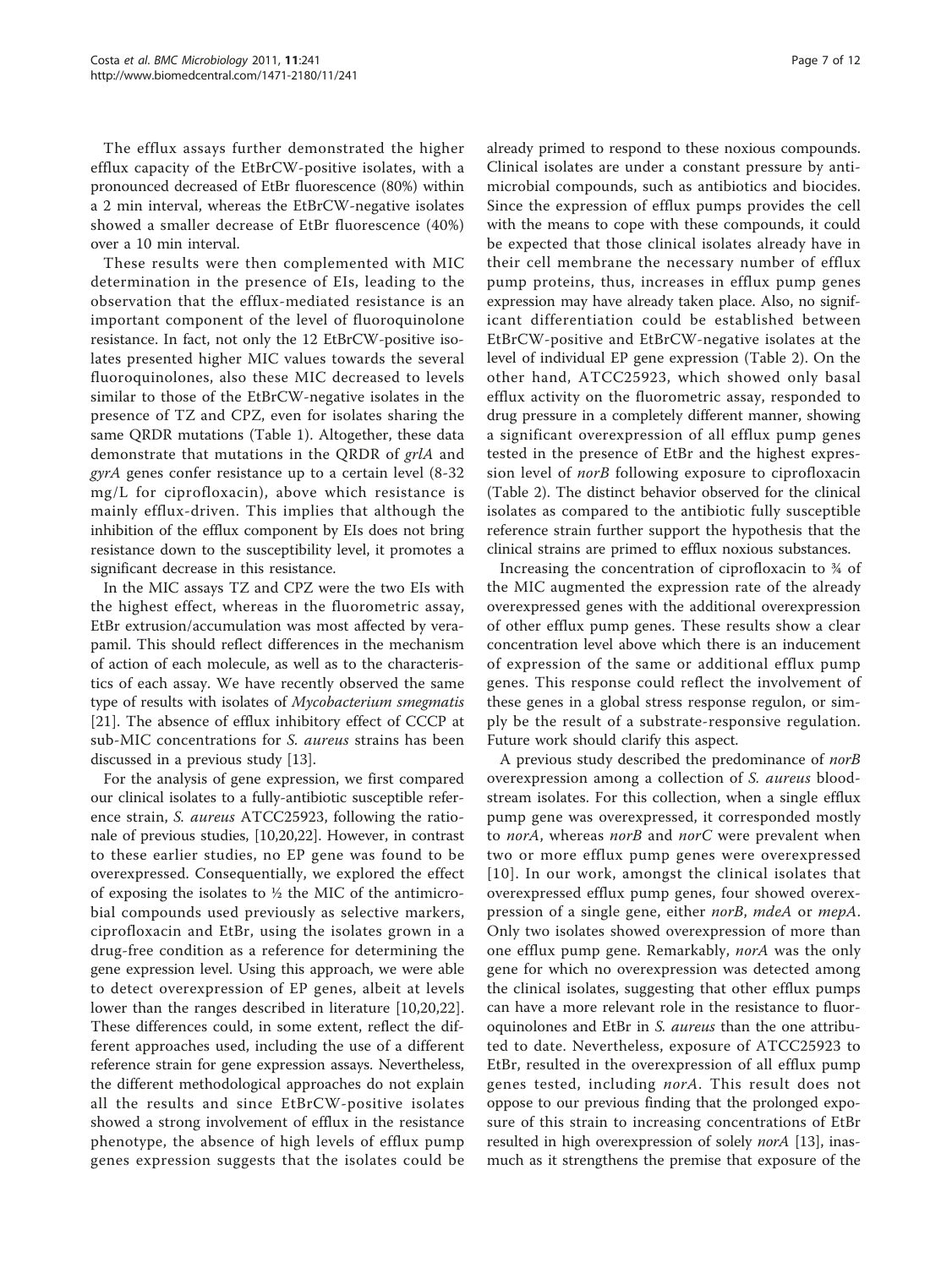same strain to a given drug over different ranges of concentrations and/or time may result in the activation of different efflux systems. Our data also revealed that the same clinical isolate can respond differently at the gene expression level, to the presence of two inducers, ciprofloxacin and ethidium bromide, both common substrates of the main multidrug efflux pumps in S. aureus. For example, the EtBrCW-negative isolate SM2 exposed to ciprofloxacin showed only norB overexpression, whilst in the presence of EtBr, it overexpressed norB, norC and mepA. In the particular case of strain SM52, the plasmid encoded Smr pump was only overexpressed upon exposure to EtBr, whereas when challenged with ciprofloxacin, the strain responded with the overexpression of mepA. Our data also demonstrates that isolates from the same clone, as defined by PFGE, can have distinct levels of efflux activity and respond to the same agent through the activation of different efflux pumps (cf Tables [1](#page-2-0) and [2](#page-5-0)).

# Conclusions

The rationale and methodologies applied in this study showed that efflux activity is an important component of the resistance to fluoroquinolones and other compounds in clinical isolates of S. aureus. We demonstrated that not only different substrates can trigger different pumps, but also that the same substrate can promote a variable response, according to its concentration, thus strengthening the crucial role played by efflux pumps in the survival of S. aureus clinical isolates in health-care settings. Additionally, our study underlines the importance of using new molecular approaches to fully understand the function that each individual efflux pump undertakes in the bacterial cell response to antimicrobial compounds.

In particular, although specific clones could be found among either EtBrCW-positive or EtBrCW-negative bacteria, isolates belonging to the same clonal type showed different responses towards drug exposure, thus evidencing that highly related clinical isolates, sharing the same genetic background, may diverge in the effluxmediated response to noxious compounds. The data gathered by the semi-automated fluorometric method together with the results from the RT-qPCR assays, sustain the hypothesis that S. aureus clinical isolates may be primed to efflux antimicrobial compounds. Therefore, the lack of a marked response to the induction of efflux pump genes expression may be explained by the higher efflux capacity already present in all the clinical isolates tested, when compared to the naive reference strain S. aureus ATCC25923.

Altogether, the results presented in this study show the potential role played by efflux systems in the development of resistance to fluoroquinolones in hospitals and the contribution of the several S. aureus efflux systems to this resistance.

### Methods

# Bacterial isolates

### Reference strains

S. aureus strain ATCC25923, a clinical isolate collected at Seattle in 1945 and ATCC25923 $_{E$ <sub>EBr</sub> [[13\]](#page-11-0), belonging to the culture collection of the Grupo de Micobactérias, Unidade de Microbiologia Médica, Instituto de Higiene e Medicina Tropical (IHMT/UNL), were used as controls.

### Clinical strains

A collection of 52 S. aureus was studied, comprising all the ciprofloxacin resistant clinical isolates sampled at the Bacteriology Laboratory of a 1, 300-bed teaching hospital (Lisbon, Portugal), from December 2006 to March 2007. These corresponded to 49 MRSA and 3 MSSA, isolated from single patients and different biological products. All isolates were tested for identification and antibiotic susceptibility by the automated system WalkAway® (Dade Behring™) and selected on the basis of their resistance to ciprofloxacin.

### Growth conditions

Strains were grown in tryptic soy broth (TSB) at 37°C with shaking or in tryptic soy agar (TSA) (Oxoid Ltd., Basingstoke, UK). Strain ATCC25923<sub>EtBr</sub> was grown in TSB or TSA supplemented with 50 mg/L of EtBr. For determination of minimum inhibitory concentrations (MICs), cultures were grown in Mueller-Hinton broth (MH, Oxoid) at 37°C.

### Antibiotics and dyes

Antibiotics in powder form were purchased from different sources, as follows: nalidixic acid (Sigma-Aldrich, St. Louis, MO, USA); norfloxacin (ICN Biomedicals Inc., Ohio, USA); ciprofloxacin (Fluka Chemie GmbH, Buchs, Switzerland). EtBr was acquired in powder form from Sigma (Madrid, Spain).

### Efflux inhibitors (EIs)

Carbonyl cyanide m-chlorophenylhydrazone (CCCP), thioridazine (TZ), chlorpromazine (CPZ), verapamil (VER) and reserpine (RES) were purchased from Sigma. Solutions of TZ, CPZ and VER were prepared in desionized water; RES was prepared in dimethylsulfoxide (DMSO) and CCCP in 50% methanol (v/v). All solutions were prepared on the day of the experiment and kept protected from light.

### EtBr-agar Cartwheel (EtBrCW) Method

This simple method tests the presence of active efflux systems [[11](#page-11-0),[12,23](#page-11-0)], being an update of the already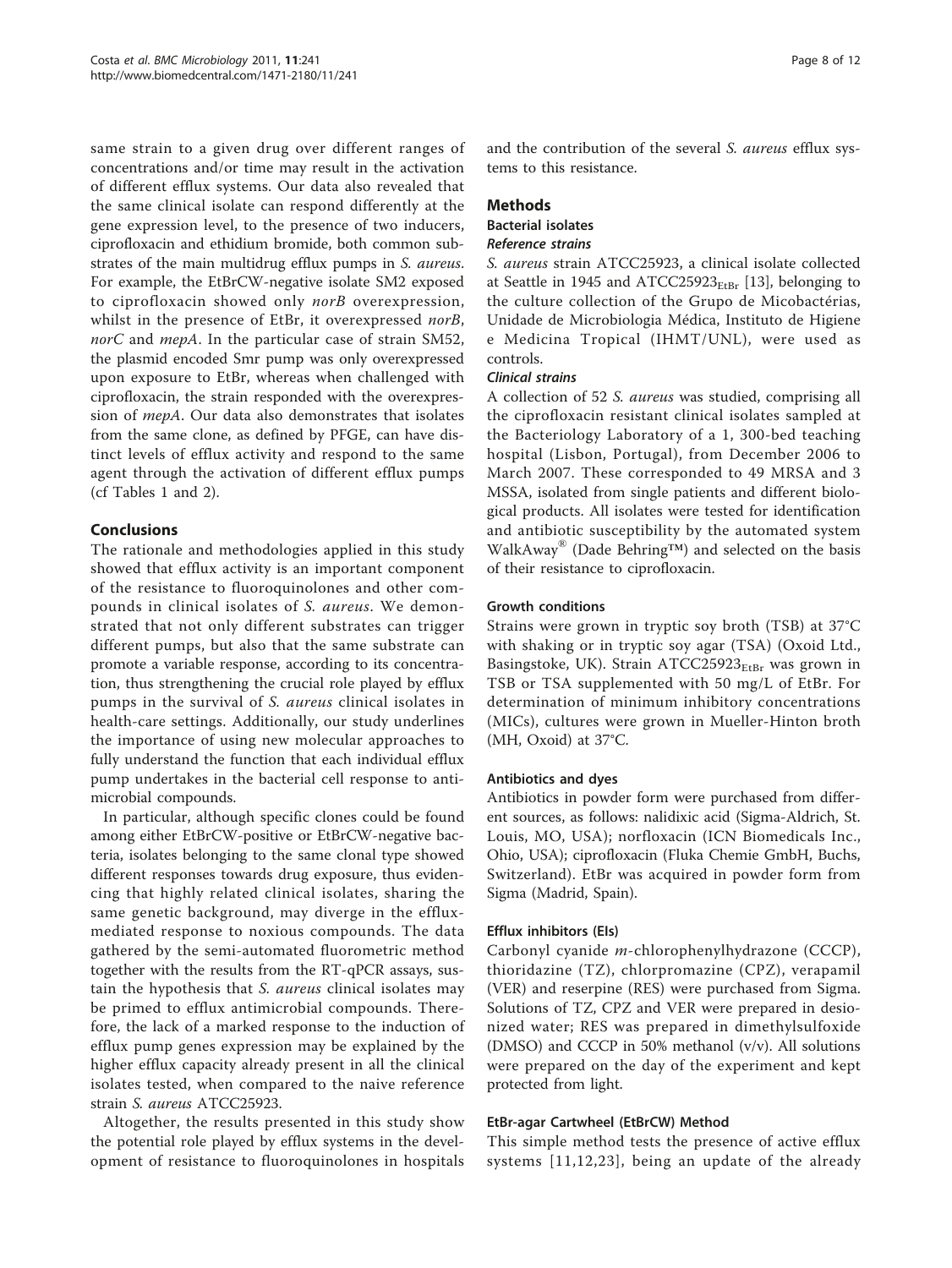described, EtBr-agar screening method [\[23](#page-11-0),[24\]](#page-11-0). It provides information on the capacity of each isolate to extrude EtBr from the cells by efflux pumps, on the basis of the fluorescence emitted by cultures swabbed in EtBr-containing agar plates. Briefly, each culture was swabbed onto TSA plates containing EtBr concentrations ranging from 0.5 to 2.5 mg/L (0.5 mg/L increments). S. aureus cultures ATCC25923 and  $ATCC25923<sub>EtBr</sub>$  were used as negative and positive controls for efflux activity, respectively [[13\]](#page-11-0). The plates were incubated at 37°C during 16 hours, after which the minimum concentration of EtBr associated with the bacterial mass that produced fluorescence under UV light was recorded in a Gel-Doc XR apparatus (Bio-Rad, Hercules, CA, USA). Isolates showing fluorescence at lower EtBr concentrations have potentially less active efflux systems than isolates for which fluorescence is only detected at higher concentrations of EtBr [\[11](#page-11-0),[12,23,24](#page-11-0)]. Isolates showing emission of fluorescence only at the maximum concentration of EtBr tested (2.5 mg/L) were considered to have potential active efflux systems.

# Drug susceptibility testing

### Antibiotics and EtBr

MICs for antibiotics were determined by the two-fold broth microdilution method [\[25\]](#page-11-0). Results were evaluated according to the CLSI breakpoints [[25\]](#page-11-0), except for nalidixic acid, for which there are no defined breakpoints. MICs for EtBr were also determined using the two-fold broth microdilution method. After an 18 hour incubation period at 37°C, the MIC values were recorded, corresponding to the lowest concentration of EtBr that presented no visible growth. All MICs were determined in triplicate.

### Efflux inhibitors (EIs)

Each EI employed in this study was evaluated for its ability to reduce or reverse resistance to given antibiotics or EtBr, both of which are characteristics that define the agent as an inhibitor of efflux pump activity [[26\]](#page-11-0). The evaluation of an agent for EI activity was conducted in medium containing varying concentrations of the antibiotic or EtBr and a bacterial inoculum corresponding to the one used for MIC determination. Parallel cultures were tested in media containing no EI and EI (at sub-lethal concentrations, see below) plus varying concentrations of the compound to be tested. The cultures were incubated for 18 hours and growth evaluated visually. An EI was considered to have an inhibitory effect when a decrease of at least four-fold in the MIC was observed in the presence of that EI, relatively to the original MIC [\[10\]](#page-10-0). MICs of each EI were determined by the two-fold broth microdilution method, as described above. The final concentrations of the EIs used, which correspond to half, or below, the MICs determined for

each EI, were: TZ (12.5 mg/L); CPZ (25 mg/L); VER  $(200 \text{ mg/L})$ ; RES  $(20 \text{ mg/L})$  and CCCP  $(0.25 \text{ mg/L})$ . All assays were performed in triplicate.

### Semi-automated fluorometric method

This method allows the real-time fluorometric detection of the accumulation of a given efflux pump substrate (in this case, EtBr) inside cells and its efflux, using a Rotor-Gene 3000™ thermocycler, together with real-time analysis software (Corbett Research, Sydney, Australia) [[14,27,28\]](#page-11-0). Accumulation assays allow to assess the EtBr concentration above which detectable EtBr accumulation occurs and to select the most effective efflux inhibitor; that is the EI that promotes the highest EtBr accumulation [\[14\]](#page-11-0). These conditions can then be used to load bacterial cells with EtBr and follow its efflux.

For the accumulation assays, the cultures were grown in TSB medium at 37°C with shaking until they reach an optical density at 600 nm ( $OD<sub>600 nm</sub>$ ) of 0.6. To prepare the cellular suspension, the cells were collected by centrifugation at 13, 000 rpm for 3 minutes and the pellet washed twice with a 1X Phosphate Buffered Saline (PBS) solution. The  $OD_{600 \text{ nm}}$  of the cellular suspension was then adjusted to 0.6 in 1X PBS. To determine the EtBr concentration where there is detectable accumulation, several assays were prepared in 0.1 mL (final volume) containing 0.05 mL of the cellular suspension (final  $OD_{600 \text{ nm}}$  of 0.3) and 0.05 mL of 2X EtBr stock solutions (final concentrations of 0.25, 0.5, 1, 2, 3, 4 and 5 mg/L). To determine the most effective EI, assays were prepared in a final volume of 0.1 mL containing 0.05 mL of the cellular suspension (final  $OD_{600 \text{ nm}}$  0.3) and 0.05 mL of a solution containing 2X the EtBr concentration previously selected and 2X the EI concentration to be tested (final concentrations of TZ: 12.5 mg/L, CPZ: 25 mg/L, VER: 200 mg/L, RES: 20 mg/L). All assays included control tubes containing only the isolate (0.05 mL of cellular suspension at  $OD_{600 \text{ nm}}$  of 0.6 plus 0.05 mL of 1X PBS) and only the EtBr concentration to be tested (0.05 mL of 2X EtBr stock solution plus 0.05 mL of 1X PBS). The assays were then run in a Rotor-Gene 3000™ at 37°C, and the fluorescence of EtBr was measured (530/585 nm) at the end of every cycle of 60 seconds, for a total period of 60 minutes.

For the efflux assays, EtBr-loaded cells were prepared by incubating a cellular suspension with an  $OD_{600 \text{ nm}}$  of 0.3 with either 0.25 or 1 mg/L EtBr for EtBrCW-negative or positive cultures, respectively and 200 mg/L VER at 25°C for 60 minutes. After EtBr accumulation, cells were collected by centrifugation and re-suspended in 1X PBS to an  $OD_{600 \ nm}$  of 0.6. Several parallel assays were then run in 0.1 mL final volume corresponding to 0.05 mL of the EtBr loaded cells (final  $OD_{600 \text{ nm}}$  of 0.3) incubated with 0.05 mL of (1) PBS 1X only; (2) glucose 0.8%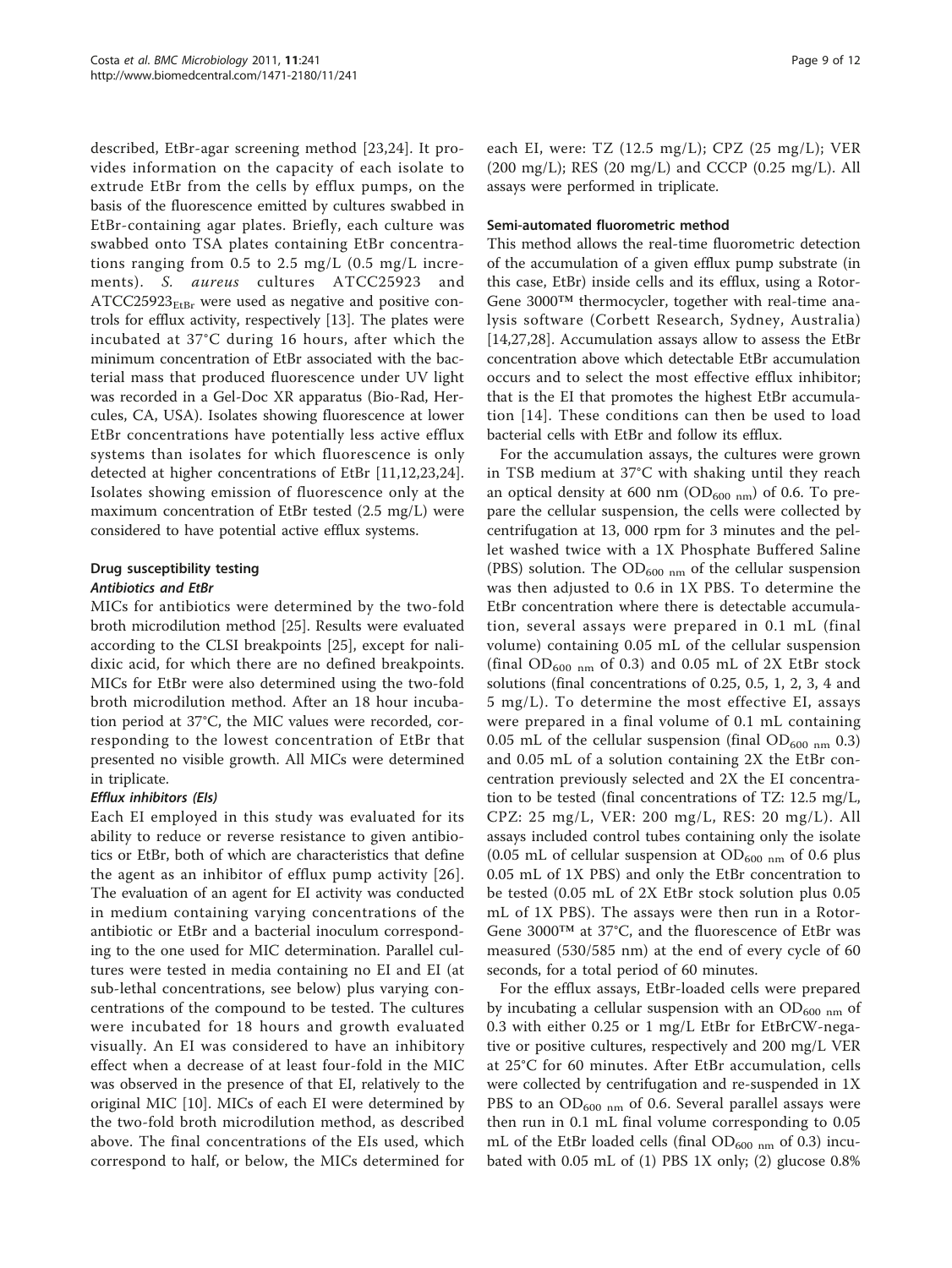<span id="page-9-0"></span>only (final concentration of 0.4%); (3) 2X VER only (final concentration of 200 mg/L); (4) glucose  $0.8\%$  (final concentration of 0.4%) plus 2X VER (final concentration of 200 mg/L). These efflux assays were conducted in the Rotor-Gene 3000™ at 37°C, and the fluorescence of EtBr was measured (530/585 nm) at the end of every cycle of 10 seconds, for a total period of 10 minutes. The raw data obtained was then normalized against data obtained from non-effluxing cells (cells from the control tube with only 200 mg/L VER), at each point, considering that these correspond to the maximum fluorescence values that can be obtained during the assay. The relative fluorescence thus corresponds to the ratio of fluorescence that remains per unit of time, relatively to the EtBr-loaded cells.

### Macrorestriction analysis

Isolates were typed by pulsed-field gel electrophoresis (PFGE) analysis, using well-established protocols. Briefly, agarose disks containing intact chromosomal DNA were prepared as previously described [[29\]](#page-11-0) and restricted with SmaI (New England Biolabs, Ipswich, MA, USA), according to the manufacturer's recommendations. Restriction fragments were then resolved by PFGE, which was carried out in a contour-clamped homogeneous electric field apparatus (CHEF-DRIII, Bio-Rad), as previously described [[29](#page-11-0)]. Lambda ladder DNA (New England Biolabs) was used as molecular weight marker. PFGE types were defined according to the criteria of Tenover et al. [[17\]](#page-11-0).

### Preparation of chromosomal DNA

Genomic DNA was extracted with the QIAamp DNA Mini Kit (QIAGEN, Hilden, Germany), with an additional step of 30 minutes digestion with lysostaphin (Sigma) (200 mg/L) prior to extraction.

### Preparation of plasmid DNA

The QIAprep Spin Miniprep kit (QIAGEN) was used, with the following modification: prior to extraction, cells were incubated with lysostaphin (35 mg/L) at 37°C for 90 minutes, as previously described [[30](#page-11-0)].

### Screening of mutations in grlA and gyrA genes

Internal fragments comprising the QRDR of grlA and gyrA genes were amplified using the primers described in Table 3. The reaction mixture (50  $\mu$ L) contained 2.5 U of Taq Polymerase (Fermentas Inc., Ontario, Canada), 1X Taq buffer (Fermentas); 25 pmol of each primer; 0.2 mM of dNTP and 1.75 mM of  $MgCl<sub>2</sub>$ . The PCR reactions were conducted in a thermocycler Mastercycler personal 5332 (Eppendorf AG, Hamburg, Germany). The amplification conditions were as follows: DNA was denatured at 94°C for 4 minutes,

### Table 3 Primers used in this study

| Primer <sup>a</sup> | Sequence (5'-3')                | Amplicon<br>Size (bp) | Reference  |
|---------------------|---------------------------------|-----------------------|------------|
| OacA/<br>B Fw       | <b>GCTGCATTTATGACAATGTTTG</b>   | 628                   | $[30]$     |
| OacA/<br>B Rv       | AATCCCACCTACTAAAGCAG            |                       |            |
| Smr Fw              | ATAAGTACTGAAGTTATTGGAAGT        | 285                   | [18]       |
| Smr Rv              | TTCCGAAAATGTTTAACGAAACTA        |                       |            |
| NorA Fw             | TTCACCAAGCCATCAAAAAG            | 620                   | $[32]$     |
| NorA Rv             | <b>CTTGCCTTTCTCCAGCAATA</b>     |                       | $[13]$     |
| NorA Fw             | <b>TTCACCAAGCCATCAAAAAG</b>     | 95                    | $[32]$     |
| NorA RT<br>(RV)     | CCATAAATCCACCAATCCC             |                       | This study |
| NorB Fw             | <b>AGCGCGTTGTCTATCTTTCC</b>     | 213                   | $[13]$     |
| NorB_Rv             | GCAGGTGGTCTTGCTGATAA            |                       |            |
| NorC Fw             | AATGGGTTCTAAGCGACCAA            | 216                   | $[13]$     |
| NorC Rv             | ATACCTGAAGCAACGCCAAC            |                       |            |
| MepA_Fw             | <b>ATGTTGCTGCTGCTCTGTTC</b>     | 718                   | $[13]$     |
| MepA_Rv             | TCAACTGTCAAACGATCACG            |                       |            |
| MepA_RT<br>(Fw)     | <b>TGCTGCTGCTCTGTTCTTTA</b>     | 198                   | $[13]$     |
| MepA_RT<br>(Rv)     | GCGAAGTTTCCATAATGTGC            |                       |            |
| MdeA Fw             | AACGCGATACCAACCATTC             | 677                   | $[13]$     |
| MdeA_Rv             | <b>TTAGCACCAGCTATTGGACCT</b>    |                       |            |
| MdeA RT<br>(Fw)     | <b>GTTTATGCGATTCGAATGGTTGGT</b> | 155                   | $[33]$     |
| MdeA RT<br>(Rv)     | AATTAATGCAGCTGTTCCGATAGA        |                       |            |
| 16S 27f             | AGAGTTTGATCMTGGCTCAG            | 492                   | $[34]$     |
| 16S 519r            | GWATTACCGCGGCKGCTG              |                       |            |
| GrIA Fw             | TGCCAGATGTTCGTGATGGT            | 339                   | $[35]$     |
| GrIA_Rv             | TGGAATGAAAGAAACTGTCTC           |                       |            |
| GyrA_Fw             | TCGTGCATTGCCAGATGTTCG           | 394                   | $[35]$     |
| GyrA_Rv             | TCGAGCAGGTAAGACTGACGG           |                       |            |

<sup>a</sup>The primers used in the RT-qPCR experiments are indicated by the RT label. Fw: forward; Rv: reverse. For norB, norC and smr, the same set of primers was used for both PCR and RT-qPCR, as well as the primer NorA\_Fw.

followed by 35 cycles of denaturation at 94°C for 30 seconds, annealing at 50°C for 30 seconds and extension at 72°C for 1 minute, followed by a step of final extension at 72°C for 5 minutes. Amplification products were purified and sequenced in both strands using the same set of primers. Sequences were analyzed and aligned using the freeware programs BioEdit and ClustalW, respectively.

### PCR amplification of efflux pump genes

DNA fragments internal to five chromosomal and two plasmid encoded efflux pump genes were separately amplified by PCR, using the primers described in Table 3. Reaction mixtures were prepared as described above. Amplification conditions were as follows: DNA was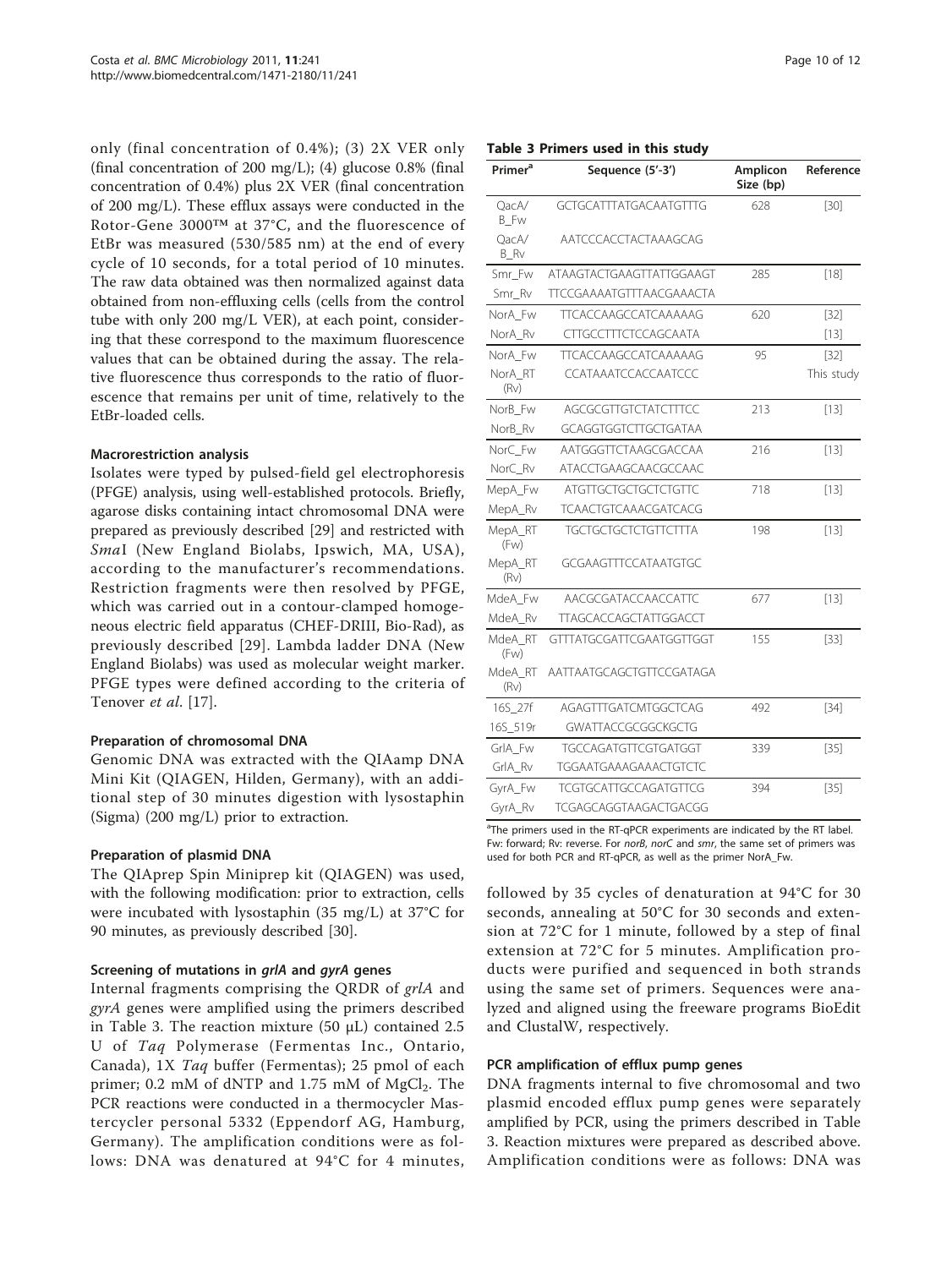<span id="page-10-0"></span>denatured at 94°C for 4 minutes, followed by 35 cycles of denaturation at 94°C for 30 seconds, annealing at 45° C (norA) or 53°C (norB, norC, mdeA, mepA) for 30 seconds and extension at 72°C for 1 minute, followed by a step of final extension at 72°C for 5 minutes. The PCR reactions for genes  $qacA/B$  and smr were conducted under the following conditions: DNA was denatured at 95°C for 1 minute, followed by 30 cycles of denaturation at 95°C each for 1 minute, annealing at 40°C ( $qacA/B$ ) or 48°C (smr) for 1 minute and extension at 72°C for 1 minute, followed by a step of final extension at 72°C for 5 minutes. The amplification products were visualized by 1% agarose gel electrophoresis.

### RNA extraction

For RNA extraction, strains were cultured in TSB media containing ciprofloxacin or EtBr, at ½ their MIC for each strain or in drug-free TSB, and grown until an  $OD_{600 \ nm}$  of 0.6. Total RNA was extracted with the RNeasy Mini Kit (QIAGEN), following the manufacturer's instructions. Before extraction of total RNA, cultures were treated with the RNAprotect bacterial reagent (QIAGEN). Contaminating DNA was removed with RNase-free DNase (QIAGEN) by a two hours oncolumn digestion at room temperature.

### RT-qPCR protocol

Quantitative RT-PCR (RT-qPCR) was performed using the QuantiTect SYBR Green RT-PCR Kit (QIAGEN). The primers used in these assays are described in Table [3.](#page-9-0) The relative quantity of mRNA corresponding to genes norA, norB, norC, mepA, mdeA and smr was determined by the comparative threshold cycle  $(C_T)$  method [[31\]](#page-11-0) in a Rotor-Gene 3000<sup>TM</sup> thermocycler with real-time analysis software. Relative expression of the efflux pump genes was assessed by two approaches: (i) comparison of the relative quantity of the respective mRNA in the S. aureus isolates to the one present in a reference strain, ATCC25923; (ii) comparison of the relative quantity of the respective mRNA in the presence of ciprofloxacin or EtBr (at ½ the MIC) to the drug-free condition. For each strain, three assays were conducted, corresponding to three independent total RNA extractions. Negative controls and genomic DNA contamination controls were included. 16S rDNA was used as reference. Genes showing increased expression of at least four-fold, when compared to the drug-free condition, were considered to be overexpressed [10].

### Acknowledgements

This study was supported by Project PTDC/BIA-MIC/105509/2008, from Fundação para a Ciência e a Tecnologia (FCT, Portugal). S. S. Costa, D. Machado and M. Martins were supported by grants SFRH/BD/44214/2008, SFRH/BD/65060/2009 and SFRH/BPD/63871/2009, respectively, from Fundação para a Ciência e a Tecnologia (FCT, Portugal). The authors are grateful to Professora Ilda Sanches (Departamento Ciências da Vida, Faculdade de Ciências e Tecnologia da Universidade Nova de Lisboa), for access to PFGE facilities. The authors would like to acknowledge the two anonymous reviewers whose suggestions helped improve the final version of the manuscript.

### Author details

<sup>1</sup>Grupo de Micobactérias, Unidade de Microbiologia Médica, Instituto de Higiene e Medicina Tropical, Universidade Nova de Lisboa (IHMT, UNL), Rua da Junqueira, 100, 1349-008 Lisbon, Portugal. <sup>2</sup>Centro de Recursos Microbiológicos (CREM), Faculdade de Ciências e Tecnologia, Universidade Nova de Lisboa, Quinta da Torre, 2829-516 Caparica, Portugal. <sup>3</sup>COST ACTION BM0701 (ATENS. <sup>4</sup>Unidade de Parasitologia e Microbiologia Médica (UPMM), Instituto de Higiene e Medicina Tropical, Universidade Nova de Lisboa; Rua da Junqueira, 100, 1349-008 Lisbon, Portugal. <sup>5</sup>UCD School of Public Health, Physiotherapy and Population Science, UCD Centre for Food Safety, Veterinary Sciences Centre, University College Dublin, Belfield Dublin 4, Ireland. <sup>6</sup>Centro Hospitalar Lisboa Norte E.P.E., Instituto de Microbiologia Instituto de Medicina Molecular, Faculdade de Medicina, Universidade de Lisboa, Avenida Professor Egas Moniz, 1649-028 Lisbon, Portugal.

### Authors' contributions

SSC: helped in the design and performed part of the experiments and wrote the manuscript; CF: performed part of the experiments and participated in the writing of the manuscript; MV: designed the experiments and revised the manuscript; DM: participated in part of the experiments and revised the manuscript; MM: helped in the design of part of the experiments and revised the manuscript; JMC: provided the S. aureus clinical isolates and revised the manuscript; LA: helped in the design of part of the experiments and revised the manuscript and IC: designed all the experiments and wrote the manuscript. All authors have read and approved the final manuscript.

### Competing interests

The authors declare that they have no competing interests.

Received: 26 May 2011 Accepted: 27 October 2011 Published: 27 October 2011

#### References

- Fluit AC, Wielders CLC, Verhoef J, Schmitz FJ: Epidemiology and susceptibility of 3051 Staphylococcus aureus isolates from 25 university hospitals participating in the European SENTRY study. J Clin Microbiol 2005, 39:3727-3732.
- 2. Woodford N, Livermore DM: [Infections caused by Gram-positive bacteria:](http://www.ncbi.nlm.nih.gov/pubmed/19766888?dopt=Abstract) [a review of the global challenge.](http://www.ncbi.nlm.nih.gov/pubmed/19766888?dopt=Abstract) *J Infect* 2009, 59(S1):S4-S16.
- 3. Ferrero L, Cameron B, Crouzet J: Analysis of gyrA and grlA [mutations in](http://www.ncbi.nlm.nih.gov/pubmed/7492103?dopt=Abstract) [stepwise-selected ciprofloxacin-resistant mutants of](http://www.ncbi.nlm.nih.gov/pubmed/7492103?dopt=Abstract) Staphylococcus [aureus](http://www.ncbi.nlm.nih.gov/pubmed/7492103?dopt=Abstract). Antimicrob Agents Chemother 1995, <sup>39</sup>:1554-1558.
- Ng EY, Trucksis M, Hooper DC: [Quinolone resistance mutations in](http://www.ncbi.nlm.nih.gov/pubmed/8843298?dopt=Abstract) [topoisomerase IV: relationship to the](http://www.ncbi.nlm.nih.gov/pubmed/8843298?dopt=Abstract) flqA locus and genetic evidence [that topoisomerase IV is the primary target and DNA gyrase is the](http://www.ncbi.nlm.nih.gov/pubmed/8843298?dopt=Abstract) [secondary target of fluoroquinolones in](http://www.ncbi.nlm.nih.gov/pubmed/8843298?dopt=Abstract) Staphylococcus aureus. Antimicrob Agents Chemother 1996, 40:1881-1888.
- 5. Takahata M, Yonezawa M, Kurose S, Futakuchi N, Matsubara N, Watanabe Y, Narita H: Mutations in the gyrA and grlA [genes of quinolone-resistant](http://www.ncbi.nlm.nih.gov/pubmed/8889728?dopt=Abstract) [clinical isolates of methicillin-resistant](http://www.ncbi.nlm.nih.gov/pubmed/8889728?dopt=Abstract) Staphylococcus aureus. J Antimicrob Chemother 1996, 38:543-546.
- 6. Hernández A, Sánchez MB, Martínez JL: Quinolone resistance: much more than predicted. Front Microbiol 2011, 2:e22.
- 7. Poole K: [Efflux pumps as antimicrobial resistance mechanisms.](http://www.ncbi.nlm.nih.gov/pubmed/17457715?dopt=Abstract) Ann Med 2007, 39:162-176.
- 8. Yoshida H, Bogaki M, Nakamura S, Ubukata K, Konno M: [Nucleotide](http://www.ncbi.nlm.nih.gov/pubmed/2174864?dopt=Abstract) [sequence and characterization of the](http://www.ncbi.nlm.nih.gov/pubmed/2174864?dopt=Abstract) Staphylococcus aureus norA gene, [which confers resistance to quinolones.](http://www.ncbi.nlm.nih.gov/pubmed/2174864?dopt=Abstract) *J Bacteriol* 1990, 172:6942-6949.
- 9. Kaatz GW, Seo SM, O'Brien L, Wahiduzzaman M, Foster TJ: [Evidence for the](http://www.ncbi.nlm.nih.gov/pubmed/10770791?dopt=Abstract) [existence of a multidrug efflux transporter distinct from NorA in](http://www.ncbi.nlm.nih.gov/pubmed/10770791?dopt=Abstract) [Staphylococcus aureus](http://www.ncbi.nlm.nih.gov/pubmed/10770791?dopt=Abstract). Antimicrob Agents Chemother 2000, 44:1404-1406.
- 10. DeMarco CE, Cushing LA, Frempong-Manso E, Seo SM, Jaravaza TAA, Kaatz GW: [Efflux-related resistance to norfloxacin, dyes and biocides in](http://www.ncbi.nlm.nih.gov/pubmed/17576828?dopt=Abstract)